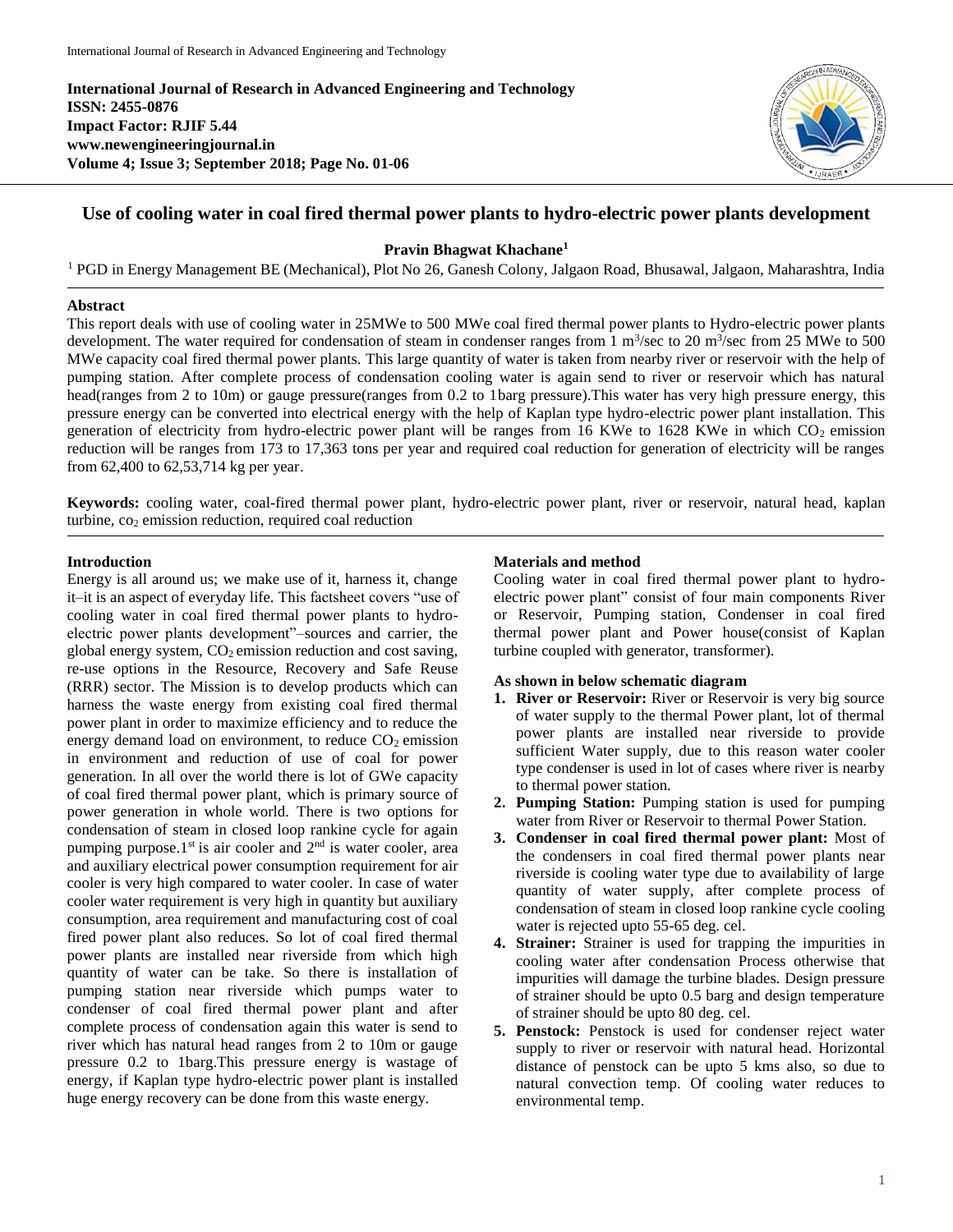- **6. Inlet and by-pass gate:** Inlet and By-pass gates are end connections of penstock. Inlet gate is OPEN when power generation in power house is working at that time By-pass gate is CLOSE, but when maintenance of Hydro-electric power plant takes place By-pass gate is OPEN and Inlet gate is CLOSE.
- **7. Power house:** Power House consist of Kaplan turbine coupled with generator, transformer etc. Kaplan turbine

capacity can be selected referring below "analysis chart-1", Generator and transformer can be selected considering "chart-2" parameters. Transformer is connected to grid for transmission of electricity.

**8. Tail race:** Tail race head is subtraction of Gross head and natural head. Tail race is provided for free flow of water in river or reservoir after complete process in power house or by By-pass gate.



Fig 1: Schematic diagram of "Use of cooling water in coal fired thermal power plant to hydro-electric power development"

## **Results and discussion Analysis Table 1**

|                | Input          |                             |                                  | Output                  |                                                                                                                       |               |
|----------------|----------------|-----------------------------|----------------------------------|-------------------------|-----------------------------------------------------------------------------------------------------------------------|---------------|
|                |                |                             |                                  |                         | Thermal power plant[Flow rate of cooling] Natural head(m)  Hydro-electric Power Co2 emission reduction Saving in coal |               |
| Sr. No.        | capacity (Mwe) | water (m3/sec)              | $(0.1 \text{ barg}=1 \text{ m})$ | <b>Generation</b> (Kwe) | (tons per year)                                                                                                       | (kg per year) |
| 1              | 25             |                             | 2                                | 16                      | 173.25                                                                                                                | 62,400        |
| $\overline{c}$ | 25             |                             | 3                                | 24                      | 260                                                                                                                   | 94.080        |
| 3              | 25             |                             | 4                                | 33                      | 346.5                                                                                                                 | 1,24,800      |
| $\overline{4}$ | 25             |                             | 5                                | 41                      | 434                                                                                                                   | 1,56,480      |
| 5              | 25             |                             | 6                                | 49                      | 519.75                                                                                                                | 1,87,200      |
| 6              | 25             |                             | $\overline{7}$                   | 57                      | 608                                                                                                                   | 2,18,880      |
| 7              | 25             |                             | $\,$ 8 $\,$                      | 65                      | 695                                                                                                                   | 2,50,149      |
| 8              | 25             |                             | 9                                | 73                      | 781                                                                                                                   | 2,81,417      |
| 9              | 25             |                             | 10                               | 81                      | 868                                                                                                                   | 3,12,686      |
| 10             | 50             | $\overline{2}$              | $\mathbf{2}$                     | 33                      | 346.5                                                                                                                 | 1,24,800      |
| 11             | 50             | $\overline{c}$              | 3                                | 49                      | 520                                                                                                                   | 1,88,160      |
| 12             | 50             | $\overline{2}$              | 4                                | 65                      | 693                                                                                                                   | 2,49,600      |
| 13             | 50             | $\overline{c}$              | 5                                | 81                      | 869                                                                                                                   | 3,12,960      |
| 14             | 50             | $\overline{c}$              | 6                                | 98                      | 1039.5                                                                                                                | 3,74,400      |
| 15             | 50             | $\overline{2}$              | $\tau$                           | 114                     | 1215                                                                                                                  | 4,37,760      |
| 16             | 50             | $\overline{c}$              | 8                                | 130                     | 1389                                                                                                                  | 5,00,297      |
| 17             | 50             | $\sqrt{2}$                  | 9                                | 147                     | 1563                                                                                                                  | 5,62,834      |
| 18             | 50             | $\overline{c}$              | 10                               | 163                     | 1736                                                                                                                  | 6,25,371      |
| 19             | 75             | 3                           | 2                                | 49                      | 519.75                                                                                                                | 1,87,200      |
| 20             | 75             | 3                           | 3                                | 73                      | 780                                                                                                                   | 2,82,240      |
| 21             | 75             | 3                           | 4                                | 98                      | 1039.5                                                                                                                | 3,74,400      |
| 22             | 75             | $\ensuremath{\mathfrak{Z}}$ | 5                                | 122                     | 1303                                                                                                                  | 4,69,440      |
| 23             | 75             | $\overline{3}$              | 6                                | 147                     | 1559.25                                                                                                               | 5,61,600      |
| 24             | 75             | $\overline{3}$              | $\overline{7}$                   | 171                     | 1823                                                                                                                  | 6,56,640      |

#### **Table 1**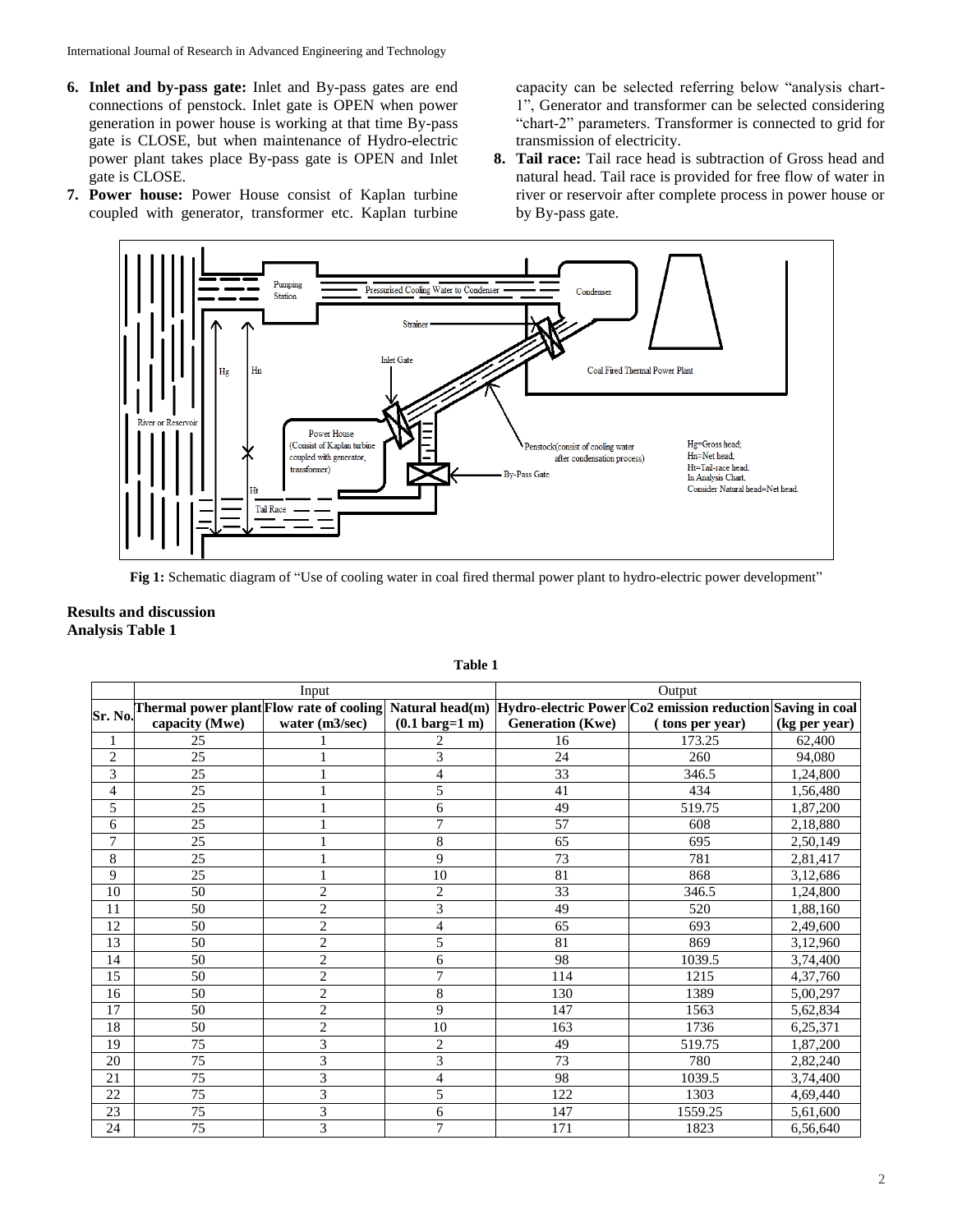| 25              | 75               | $\ensuremath{\mathfrak{Z}}$ | 8                        | 195              | 2084    | 7,50,446  |
|-----------------|------------------|-----------------------------|--------------------------|------------------|---------|-----------|
| 26              | $\overline{75}$  | $\overline{3}$              | 9                        | 220              | 2344    | 8,44,251  |
| 27              | $\overline{75}$  | 3                           | 10                       | 244              | 2604    | 9,38,057  |
| 28              | $\overline{100}$ | $\overline{\mathcal{L}}$    | $\boldsymbol{2}$         | $\overline{65}$  | 693     | 2,49,600  |
| 29              | 100              | 4                           | $\overline{3}$           | 98               | 1040    | 3,76,320  |
| 30              | 100              | 4                           | $\overline{4}$           | 130              | 1386    | 4,99,200  |
| 31              | 100              | 4                           | 5                        | 163              | 1738    | 6,25,920  |
| 32              | 100              | 4                           | 6                        | 195              | 2079    | 7,48,800  |
| 33              | 100              | $\overline{4}$              | $\boldsymbol{7}$         | 228              | 2431    | 8,75,520  |
| 34              | 100              | 4                           | $\,8\,$                  | 261              | 2778    | 10,00,594 |
| 35              | 100              | $\overline{\mathcal{L}}$    | $\overline{9}$           | 293              | 3125    | 11,25,669 |
| 36              | 100              | $\overline{\mathcal{L}}$    | 10                       | 326              | 3473    | 12,50,743 |
| 37              | 125              | 5                           | $\overline{c}$           | 81               | 866.25  | 3,12,000  |
| 38              | 125              | 5                           | 3                        | 122              | 1299    | 4,70,400  |
| 39              | $\overline{125}$ | 5                           | $\overline{4}$           | 163              | 1732.5  | 6,24,000  |
| 40              | 125              | 5                           | 5                        | $\overline{204}$ | 2172    | 7,82,400  |
| 41              | $\overline{125}$ | 5                           | 6                        | 244              | 2598.75 | 9,36,000  |
| 42              | 125              | 5                           | 7                        | 285              | 3039    | 10,94,400 |
| 43              | 125              | 5                           | $\,8\,$                  | 326              | 3473    | 12,50,743 |
| 44              | 125              | 5                           | $\overline{9}$           | 366              | 3907    | 14,07,086 |
| 45              | 125              | 5                           | 10                       | 407              | 4341    | 15,63,429 |
| 46              | 150              | 6                           | $\sqrt{2}$               | 98               | 1039.5  | 3,74,400  |
| 47              | 150              | 6                           | $\mathfrak{Z}$           | 147              | 1559    | 5,64,480  |
| 48              | 150              | 6                           | $\overline{4}$           | 195              | 2079    | 7,48,800  |
| 49              | 150              | 6                           | 5                        | 244              | 2607    | 9,38,880  |
| 50              | 150              | 6                           | 6                        | 293              | 3118.5  | 11,23,200 |
| 51              | 150              | 6                           | $\boldsymbol{7}$         | 342              | 3646    | 13,13,280 |
| $\overline{52}$ | 150              | 6                           | $\overline{8}$           | 391              | 4167    | 15,00,891 |
| 53              | 150              | 6                           | 9                        | 440              | 4688    | 16,88,503 |
| $\overline{54}$ | 150              | 6                           | $\overline{10}$          | 489              | 5209    | 18,76,114 |
| $\overline{55}$ | $\overline{175}$ | $\overline{7}$              | $\sqrt{2}$               | 114              | 1212.75 | 4,36,800  |
| $\overline{56}$ | $\overline{175}$ | 7                           | $\overline{\mathbf{3}}$  | $\overline{171}$ | 1819    | 6,58,560  |
| 57              | 175              | $\boldsymbol{7}$            | $\overline{4}$           | 228              | 2425.5  | 8,73,600  |
| $\overline{58}$ | $\overline{175}$ | $\boldsymbol{7}$            | 5                        | 285              | 3041    | 10,95,360 |
| 59              | 175              | 7                           | 6                        | 342              | 3638.25 | 13,10,400 |
| 60              | 175              | 7                           | 7                        | 399              | 4254    | 15,32,160 |
| 61              | 175              | 7                           | $\overline{8}$           | 456              | 4862    | 17,51,040 |
| 62              | 175              | $\boldsymbol{7}$            | $\overline{9}$           | 513              | 5469    | 19,69,920 |
| 63              | 175              | $\overline{7}$              | 10                       | 570              | 6077    | 21,88,800 |
| 64              | 200              | $\,$ 8 $\,$                 | $\boldsymbol{2}$         | 130              | 1386    | 4,99,200  |
| 65              | 200              | $\overline{8}$              | $\overline{\mathbf{3}}$  | 195              | 2079    | 7,52,640  |
| 66              | 200              | $\overline{\bf 8}$          | $\overline{\mathcal{L}}$ | 261              | 2772    | 9,98,400  |
| 67              | 200              | $\,$ 8 $\,$                 | 5                        | 326              | 3476    | 12,51,840 |
| 68              | 200              | 8                           | 6                        | 391              | 4158    | 14,97,600 |
| 69              | 200              | $\,8\,$                     | $\tau$                   | 456              | 4862    | 17,51,040 |
| 70              | 200              | $\,8\,$                     | $\overline{8}$           | 521              | 5556    | 20,01,189 |
| $\overline{71}$ | 200              | $\overline{\bf 8}$          | $\overline{9}$           | 586              | 6251    | 22,51,337 |
| $\overline{72}$ | 200              | $\,$ 8 $\,$                 | $\overline{10}$          | 651              | 6945    | 25,01,486 |
| $\overline{73}$ | $\overline{225}$ | $\overline{9}$              | $\overline{c}$           | $\overline{147}$ | 1559.25 | 5,61,600  |
| 74              | 225              | 9                           | $\overline{\mathbf{3}}$  | $\overline{220}$ | 2339    | 8,46,720  |
| $\overline{75}$ | 225              | 9                           | $\overline{4}$           | $\overline{293}$ | 3118.5  | 11,23,200 |
| 76              | 225              | 9                           | 5                        | 366              | 3910    | 14,08,320 |
| $\overline{77}$ | $\overline{225}$ | 9                           | $\overline{6}$           | 440              | 4677.75 | 16,84,800 |
| 78              | 225              | 9                           | $\overline{7}$           | 513              | 5469    | 19,69,920 |
| 79              | 225              | 9                           | $\,8\,$                  | 586              | 6251    | 22,51,337 |
| 80              | 225              | 9                           | $\overline{9}$           | 660              | 7032    | 25,32,754 |
| 81              | 225              | 9                           | $10\,$                   | 733              | 7813    | 28,14,171 |
| 82              | 250              | 10                          | $\overline{c}$           | 163              | 1732.5  | 6,24,000  |
| 83              | 250              | 10                          | 3                        | 244              | 2599    | 9,40,800  |
| 84              | 250              | 10                          | $\overline{\mathbf{4}}$  | 326              | 3465    | 12,48,000 |
| 85              | 250              | 10                          | 5                        | 407              | 4345    | 15,64,800 |
| 86              | 250              | $\overline{10}$             | $\overline{6}$           | 489              | 5197.5  | 18,72,000 |
| 87              | 250              | $\overline{10}$             | $\overline{7}$           | 570              | 6077    | 21,88,800 |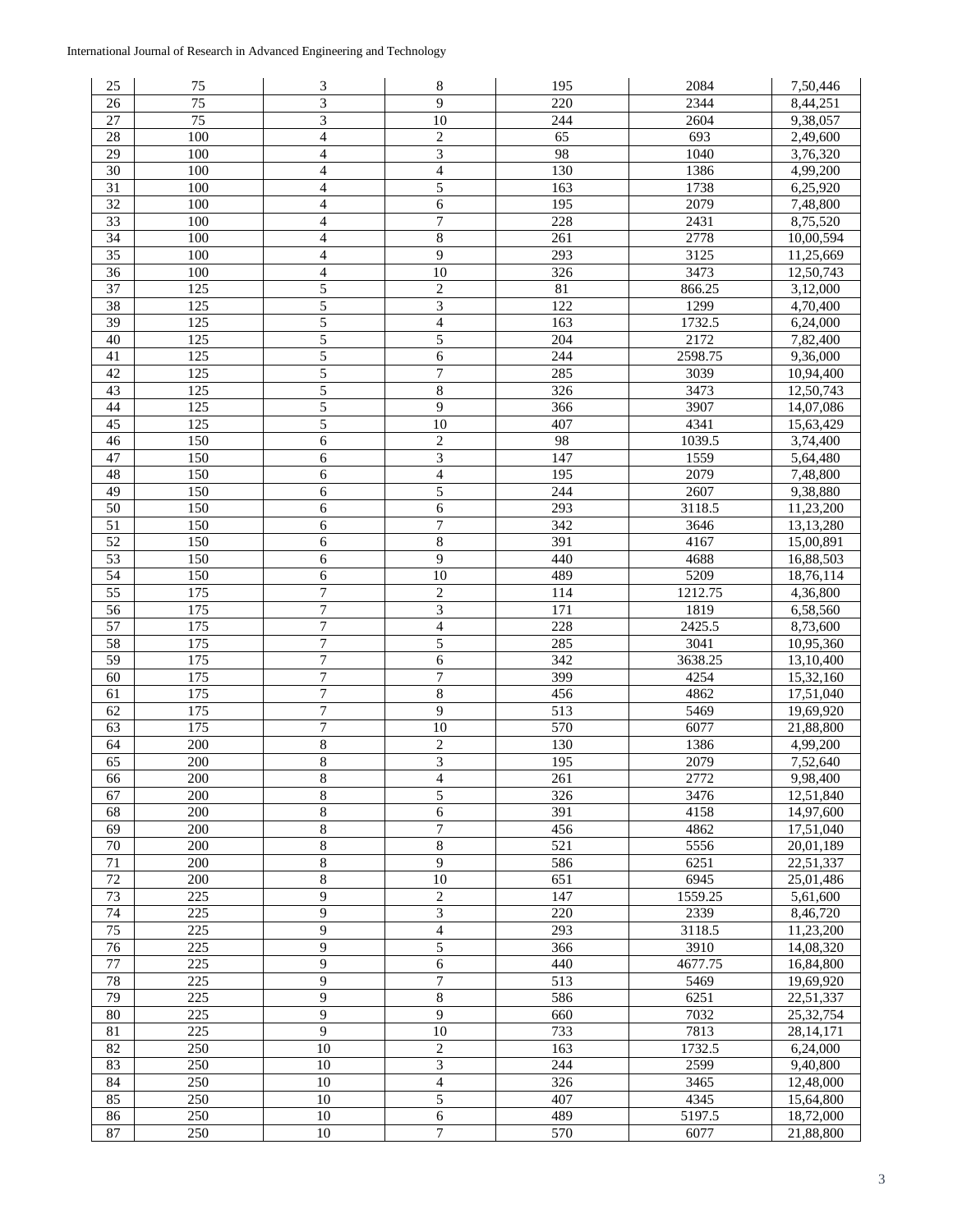| 88              | 250              | 10              | 8                        | 651              | 6945              | 25,01,486   |
|-----------------|------------------|-----------------|--------------------------|------------------|-------------------|-------------|
| 89              | 250              | 10              | 9                        | 733              | 7813              | 28, 14, 171 |
| 90              | 250              | 10              | 10                       | 814              | 8682              | 31,26,857   |
| 91              | $\overline{275}$ | 11              | $\sqrt{2}$               | $\overline{179}$ | 1905.75           | 6,86,400    |
| $\overline{92}$ | 275              | $\overline{11}$ | $\overline{3}$           | 269              | 2859              | 10,34,880   |
| 93              | 275              | 11              | $\overline{\mathcal{L}}$ | 358              | 3811.5            | 13,72,800   |
| 94              | $\overline{275}$ | $\overline{11}$ | 5                        | 448              | 4779              | 17,21,280   |
| 95              | 275              | 11              | $\sqrt{6}$               | 537              | 5717.25           | 20,59,200   |
| 96              | 275              | 11              | 7                        | 627              | 6685              | 24,07,680   |
| 97              | 275              | 11              | $8\,$                    | 717              | 7640              | 27,51,634   |
| 98              | 275              | 11              | 9                        | 806              | 8595              |             |
|                 |                  |                 |                          |                  |                   | 30,95,589   |
| 99              | 275              | 11              | 10                       | 896              | 9550              | 34, 39, 543 |
| 100             | 300              | 12              | $\boldsymbol{2}$         | 195              | 2079              | 7,48,800    |
| 101             | 300              | 12              | $\overline{\mathbf{3}}$  | 293              | 3119              | 11,28,960   |
| 102             | $\overline{300}$ | $\overline{12}$ | $\overline{\mathbf{4}}$  | 391              | 4158              | 14,97,600   |
| 103             | 300              | 12              | 5                        | 489              | $\overline{5213}$ | 18,77,760   |
| 104             | 300              | $\overline{12}$ | 6                        | 586              | 6237              | 22,46,400   |
| 105             | 300              | $\overline{12}$ | 7                        | 684              | 7292              | 26,26,560   |
| 106             | 300              | 12              | 8                        | 782              | 8334              | 30,01,783   |
| 107             | $\overline{300}$ | $\overline{12}$ | $\overline{9}$           | 879              | 9376              | 33,77,006   |
| 108             | 300              | $\overline{12}$ | $\overline{10}$          | 977              | 10418             | 37,52,229   |
| 109             | 325              | 13              | $\overline{2}$           | $\overline{212}$ | 2252.25           | 8,11,200    |
| 110             | 325              | 13              | 3                        | 318              | 3378              | 12,23,040   |
| 111             | 325              | 13              | 4                        | 423              | 4504.5            | 16,22,400   |
| 112             | 325              | 13              | 5                        | 529              | 5648              | 20,34,240   |
| 113             | 325              | $\overline{13}$ | 6                        | 635              | 6756.75           | 24,33,600   |
| 114             | 325              | $\overline{13}$ | $\overline{7}$           | 741              | 7900              | 28,45,440   |
| 115             | 325              | $\overline{13}$ | 8                        | 847              | 9029              | 32,51,931   |
| 116             | 325              | 13              | 9                        | 953              | 10157             | 36,58,423   |
| 117             | 325              | 13              | 10                       | 1058             | 11286             | 40,64,914   |
| 118             | 350              | 14              | $\overline{2}$           | 228              | 2425.5            | 8,73,600    |
| 119             | $\overline{350}$ | 14              | $\overline{\mathbf{3}}$  | $\overline{342}$ | 3638              | 13, 17, 120 |
| 120             | 350              | $\overline{14}$ | $\overline{4}$           | 456              | 4851              | 17,47,200   |
| 121             | 350              | 14              | 5                        | 570              | 6082              | 21,90,720   |
| 122             | 350              | $\overline{14}$ | $\overline{6}$           | 684              | 7276.5            | 26,20,800   |
|                 |                  | 14              |                          | 798              | 8508              |             |
| 123             | 350              |                 | 7<br>$\overline{8}$      | 912              | 9723              | 30,64,320   |
| 124             | 350              | 14              |                          |                  |                   | 35,02,080   |
| 125             | 350              | 14              | $\overline{9}$           | 1026             | 10939             | 39,39,840   |
| 126             | 350              | 14              | $10\,$                   | 1140             | 12154             | 43,77,600   |
| 127             | 375              | 15              | $\sqrt{2}$               | 244              | 2598.75           | 9,36,000    |
| 128             | 375              | 15              | 3                        | 366              | 3898              | 14,11,200   |
| 129             | 375              | 15              | $\overline{\mathbf{4}}$  | 489              | 5197.5            | 18,72,000   |
| 130             | 375              | 15              | 5                        | 611              | 6517              | 23,47,200   |
| 131             | 375              | 15              | 6                        | 733              | 7796.25           | 28,08,000   |
| 132             | 375              | 15              | 7                        | 855              | 9116              | 32,83,200   |
| 133             | 375              | $\overline{15}$ | $\sqrt{8}$               | 977              | 10418             | 37,52,229   |
| 134             | 375              | $\overline{15}$ | $\overline{9}$           | 1099             | 11720             | 42, 21, 257 |
| 135             | $\overline{375}$ | $\overline{15}$ | 10                       | 1221             | 13022             | 46,90,286   |
| 136             | 400              | 16              | $\sqrt{2}$               | 261              | 2772              | 9,98,400    |
| 137             | 400              | 16              | $\overline{\mathbf{3}}$  | 391              | 4158              | 15,05,280   |
| 138             | 400              | $\overline{16}$ | $\overline{4}$           | 521              | 5544              | 19,96,800   |
| 139             | 400              | $\overline{16}$ | 5                        | 651              | 6951              | 25,03,680   |
| 140             | 400              | 16              | 6                        | 782              | 8316              | 29,95,200   |
| 141             | 400              | 16              | $\boldsymbol{7}$         | 912              | 9723              | 35,02,080   |
| 142             | 400              | 16              | $8\,$                    | 1042             | 11112             | 40,02,377   |
| 143             | 400              | 16              | $\boldsymbol{9}$         | 1172             | 12501             | 45,02,674   |
| 144             | 400              | 16              | $\overline{10}$          | 1303             | 13890             | 50,02,971   |
| 145             | 425              | 17              | $\boldsymbol{2}$         | 277              | 2945.25           | 10,60,800   |
| 146             | 425              | $\overline{17}$ | $\overline{\mathbf{3}}$  | 415              | 4418              | 15,99,360   |
| 147             | 425              | 17              | $\overline{4}$           | 554              | 5890.5            | 21,21,600   |
| 148             | 425              | 17              | 5                        | 692              | 7386              | 26,60,160   |
| 149             | 425              | $17\,$          | 6                        | 831              | 8835.75           | 31,82,400   |
| 150             | $\overline{425}$ | 17              | 7                        | 969              | 10331             | 37,20,960   |
|                 |                  |                 |                          |                  |                   |             |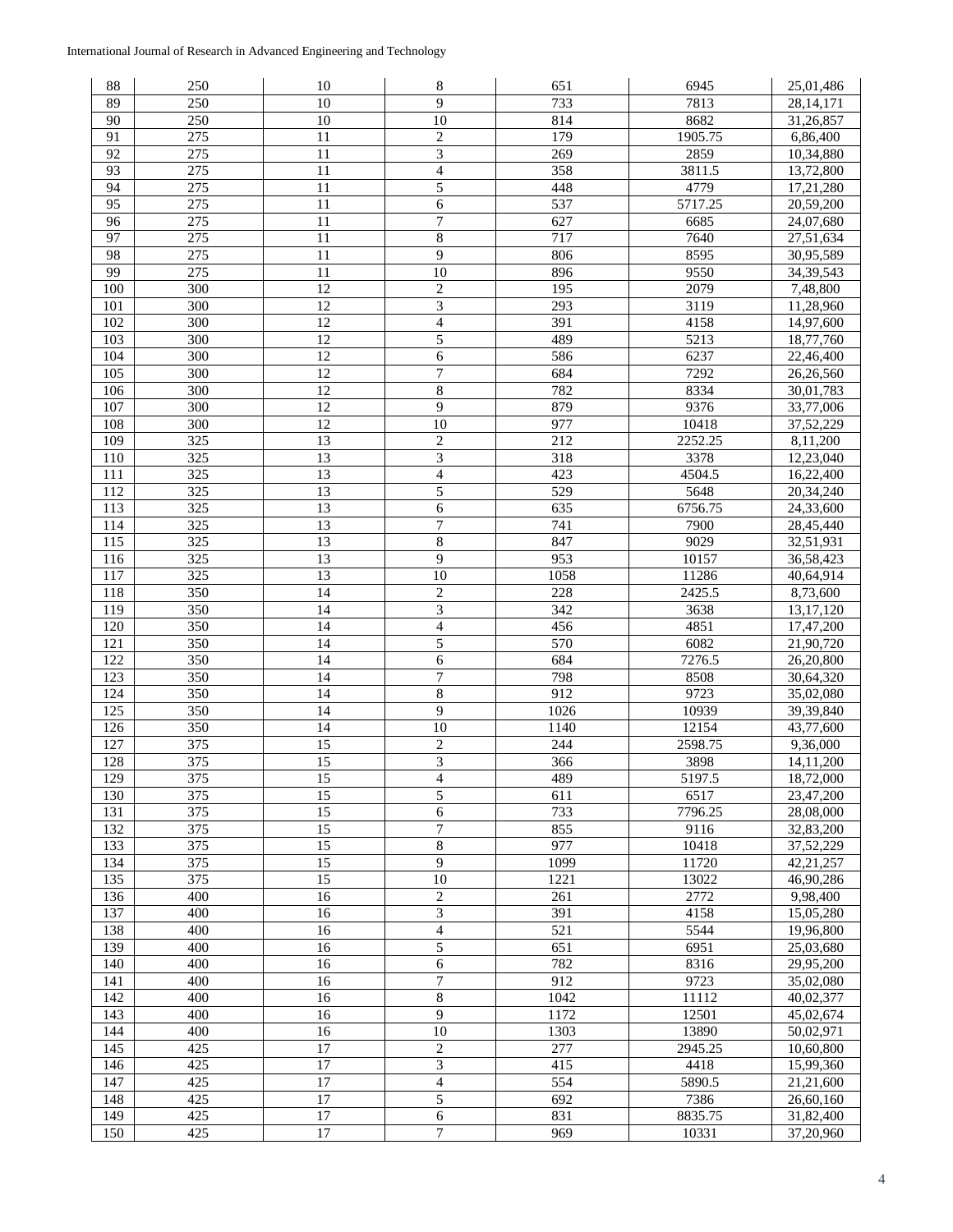| 151 | 425 | 17              | 8                        | 1107 | 11807   | 42,52,526 |
|-----|-----|-----------------|--------------------------|------|---------|-----------|
| 152 | 425 | $\overline{17}$ | 9                        | 1246 | 13283   | 47,84,091 |
| 153 | 425 | 17              | 10                       | 1384 | 14759   | 53,15,657 |
| 154 | 450 | 18              | $\boldsymbol{2}$         | 293  | 3118.5  | 11,23,200 |
| 155 | 450 | 18              | $\overline{3}$           | 440  | 4678    | 16,93,440 |
| 156 | 450 | 18              | $\overline{4}$           | 586  | 6237    | 22,46,400 |
| 157 | 450 | $\overline{18}$ | 5                        | 733  | 7820    | 28,16,640 |
| 158 | 450 | 18              | 6                        | 879  | 9355.5  | 33,69,600 |
| 159 | 450 | 18              | $\tau$                   | 1026 | 10939   | 39,39,840 |
| 160 | 450 | 18              | 8                        | 1172 | 12501   | 45,02,674 |
| 161 | 450 | 18              | 9                        | 1319 | 14064   | 50,65,509 |
| 162 | 450 | 18              | 10                       | 1466 | 15627   | 56,28,343 |
| 163 | 475 | 19              | $\mathbf{2}$             | 309  | 3291.75 | 11,85,600 |
| 164 | 475 | 19              | 3                        | 464  | 4938    | 17,87,520 |
| 165 | 475 | 19              | $\overline{4}$           | 619  | 6583.5  | 23,71,200 |
| 166 | 475 | 19              | 5                        | 774  | 8255    | 29,73,120 |
| 167 | 475 | 19              | 6                        | 928  | 9875.25 | 35,56,800 |
| 168 | 475 | 19              | $\overline{7}$           | 1083 | 11546   | 41,58,720 |
| 169 | 475 | 19              | $\overline{8}$           | 1238 | 13196   | 47,52,823 |
| 170 | 475 | 19              | 9                        | 1392 | 14845   | 53,46,926 |
| 171 | 475 | 19              | 10                       | 1547 | 16495   | 59,41,029 |
| 172 | 500 | 20              | $\mathbf{2}$             | 326  | 3465    | 12,48,000 |
| 173 | 500 | $\overline{20}$ | $\overline{\mathbf{3}}$  | 489  | 5198    | 18,81,600 |
| 174 | 500 | 20              | $\overline{\mathcal{L}}$ | 651  | 6930    | 24,96,000 |
| 175 | 500 | 20              | 5                        | 814  | 8689    | 31,29,600 |
| 176 | 500 | 20              | 6                        | 977  | 10395   | 37,44,000 |
| 177 | 500 | 20              | $\overline{7}$           | 1140 | 12154   | 43,77,600 |
| 178 | 500 | 20              | 8                        | 1303 | 13890   | 50,02,971 |
| 179 | 500 | 20              | 9                        | 1466 | 15627   | 56,28,343 |
| 180 | 500 | $\overline{20}$ | 10                       | 1628 | 17363   | 62,53,714 |

Note: 1 Flow rate of cooling water can be vary  $\pm 10\%$  according to thermal power plant condition, then Hydro-electric power generation will be also vary in same ratio(Because flow rate is directly proportional to Hydro-electric power generation.) 2. Consider, Natural head=Net head.

**Table 2:** Selection of Generator and Transformer (chart-2)

| Sr. No.                       | <b>Particulars</b>          | <b>Specifications</b>                                                                                                                                                                                                  |
|-------------------------------|-----------------------------|------------------------------------------------------------------------------------------------------------------------------------------------------------------------------------------------------------------------|
|                               | Selection of generator      | Type<br>ı.<br>Rated output (kva or mvarating, phase supply, frequency)<br>2.<br>3.<br>Voltage rating<br>Power factor(lagging)<br>4.<br>Insulation<br>.5.<br><b>Excitation System</b><br>6.<br>7.<br>Make               |
| $\mathfrak{D}_{\mathfrak{p}}$ | Selection of<br>transformer | Step up transformer capacity.<br>1.<br>Connection on input side.<br>2.<br>3.<br>Connection on output side.<br>Connection point.<br>4.<br>5.<br>Protection system.<br>Control and monitoring.<br>6.<br>Circuit breakers |

**Note:** 1 From "Analysis Table 1" power generated in Kwe is taken as input for selection of generator and transformer (Considering above specifications). 2) Selection of Generator and Transformer depends on Location, Vendor development and project cost.

| Table 3: Project Execution Management |  |
|---------------------------------------|--|
|---------------------------------------|--|

| Sr. No. | <b>Particulars</b>                                                             | <b>Details</b>                                                                                                                                                                                                                                                                                                                                 | <b>Duration</b> (months) |
|---------|--------------------------------------------------------------------------------|------------------------------------------------------------------------------------------------------------------------------------------------------------------------------------------------------------------------------------------------------------------------------------------------------------------------------------------------|--------------------------|
|         | To make Detail<br>"Design Project $\int_{2}^{2}$<br>report" and NOC<br>of land | This type of audit offers the most accurate estimate of energy savings and cost.<br>Land audit of location where power house will be locate by professional auditor.<br>Take complete commercial proposals from implementing agencies like vendors and<br>contractors.<br>Take non objection certificate (NOC) of land from govt. authorities. |                          |
|         | After selection of 1.                                                          | Calculation of flow rate of cooling water for continuous 15 days.                                                                                                                                                                                                                                                                              | 0.5                      |
|         | land make                                                                      | Calculation of head loss in pipe for calculation of net head.                                                                                                                                                                                                                                                                                  |                          |